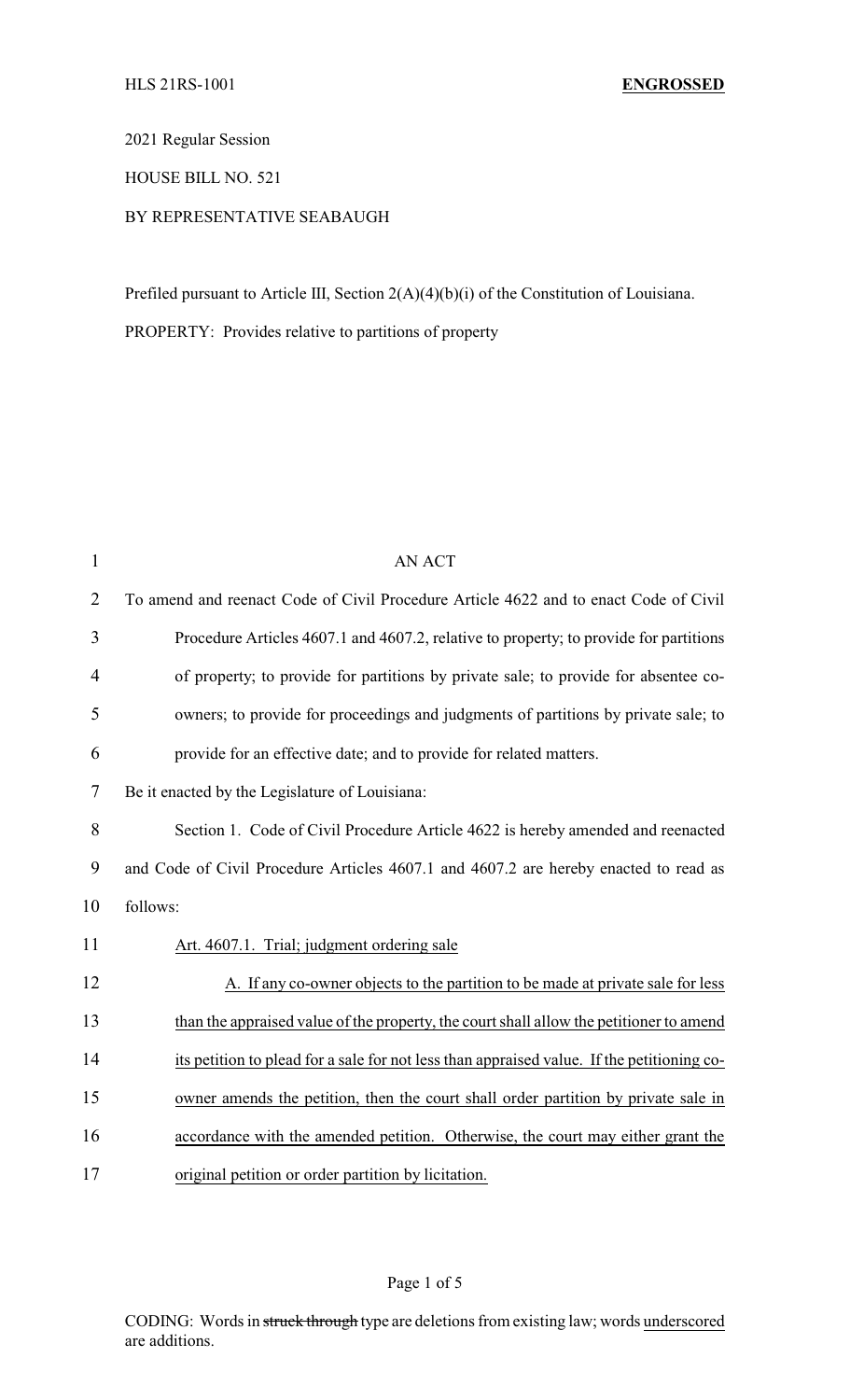| $\mathbf{1}$   | B. If more than one co-owner petitions the court for partition, such matters             |  |
|----------------|------------------------------------------------------------------------------------------|--|
| $\overline{2}$ | shall be consolidated into one proceeding. The court shall consider the petitions        |  |
| 3              | giving preference first to the sale to an existing co-owner, then the highest price, and |  |
| $\overline{4}$ | then to other terms and conditions of the sale. The court shall consider the best        |  |
| 5              | interests of non-consenting co-owners. The court may grant any petition for private      |  |
| 6              | sale or may order partition by licitation.                                               |  |
| 7              | C. A judgment ordering partition by private sale shall do all of the following:          |  |
| 8              | (1) Determine each co-owner's share of the property.                                     |  |
| 9              | Direct a person, who may be a co-owner, to execute an act of sale, with                  |  |
| 10             | or without warranty on behalf of all co-owners, in favor of an identified purchaser      |  |
| 11             | or a juridical person solely owned by the identified purchaser, and all other            |  |
| 12             | documents customarily executed in connection with a sale of immovable property           |  |
| 13             | without the necessity to specifically identify such other documents.                     |  |
| 14             | Art. 4607.2. Judgment ordering reimbursement or payment of amounts due co-               |  |
| 15             | owner and payment and allocation of costs of private sale out of proceeds of             |  |
| 16             | sale                                                                                     |  |
| 17             | A. A judgment ordering the private sale of property to effect a partition                |  |
| 18             | under the provisions of this Chapter shall order, out of the proceeds of such sale, all  |  |
| 19             | of the following:                                                                        |  |
| 20             | (1) The reimbursement to a co-owner of the amount proven to be due the co-               |  |
| 21             | owner for the payment of taxes on the property and the expenses of preservation of       |  |
| 22             | the property.                                                                            |  |
| 23             | (2) The payment to a co-owner of the amount proven to be due the co-owner                |  |
| 24             | by another co-owner who has received and retained the fruits and revenues of the         |  |
| 25             | property.                                                                                |  |
| 26             | The payment of reasonable costs related to the sale, including real<br>(3)(a)            |  |
| 27             | estate commissions, brokerage fees, appraisal costs, payments associated with the        |  |
| 28             | release of encumbrances and other customary closing costs, and the allocation of         |  |
| 29             | such costs to one or more co-owners.                                                     |  |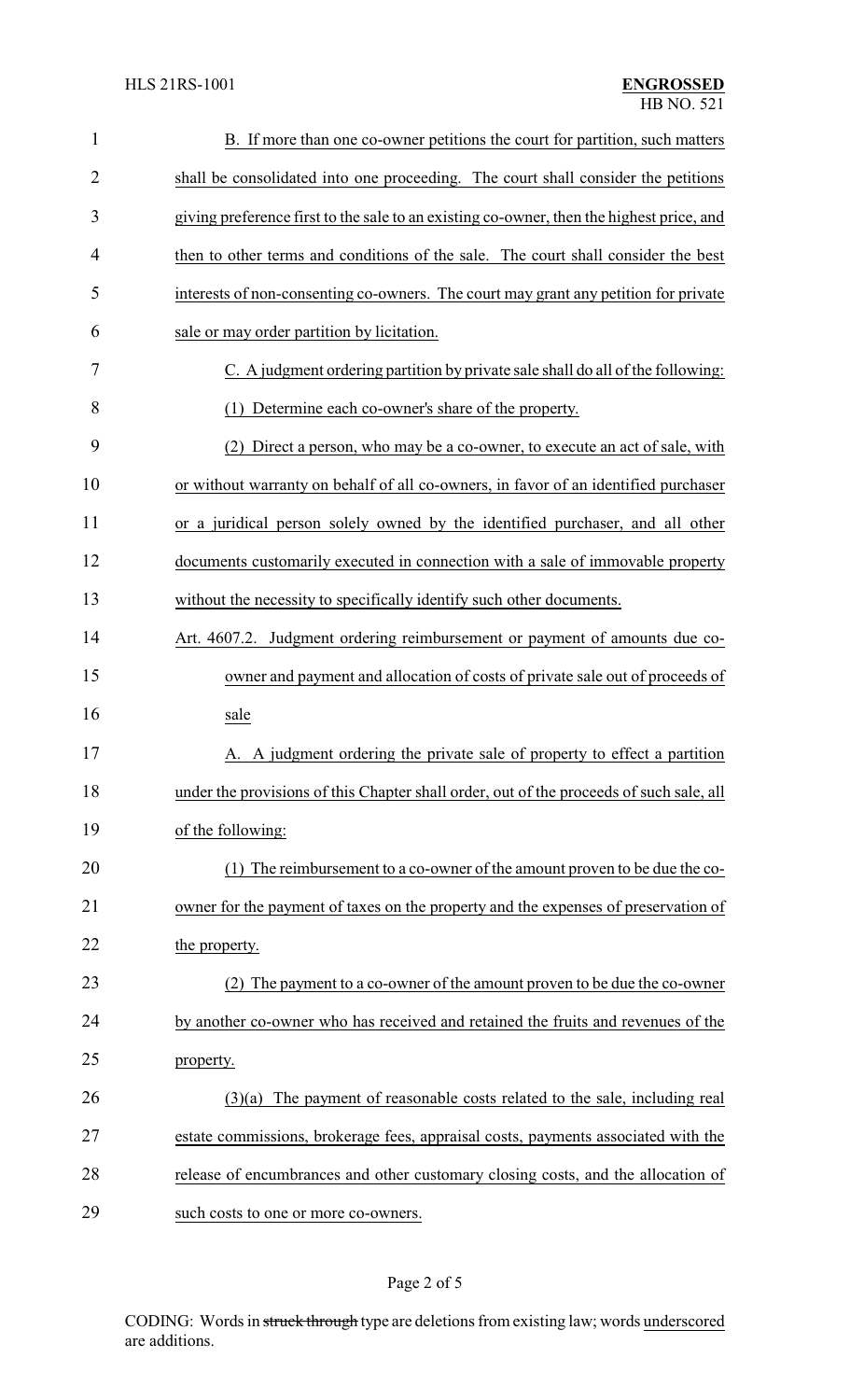| $\mathbf{1}$   | The court in rendering judgment shall consider whether the costs<br>(b)                           |
|----------------|---------------------------------------------------------------------------------------------------|
| $\overline{2}$ | associated with the sale will be paid to any person related to the co-owners within               |
| 3              | the fourth degree or a juridical entity in which the co-owner has a direct or indirect            |
| $\overline{4}$ | financial interest.                                                                               |
| 5              | (4) The payment of the remainder of the proceeds to each co-owner in the                          |
| 6              | proportion determined pursuant to Article $4607.1(C)(1)$ .                                        |
| 7              | *<br>*<br>∗                                                                                       |
| 8              | Art. 4622. Petition                                                                               |
| 9              | The petition for the partition of property in which an absentee owns an                           |
| 10             | interest <del>, under the articles of this Chapter,</del> shall allege the facts showing that the |
| 11             | absent and unrepresented defendant is an absentee, as defined in Article 5251, shall              |
| 12             | describe the property sought to be partitioned and allege the ownership interests                 |
| 13             | thereof, and shall be supported by an affidavit of the petitioner or of his the                   |
| 14             | petitioner's counsel that the facts alleged in the petition are true. If the partition is         |
| 15             | to be made by private sale, the petition shall describe the primary terms of the                  |
| 16             | proposed sale, identify the proposed purchaser, if any, disclose whether the proposed             |
| 17             | purchaser is related to any co-owner within the fourth degree or is a juridical entity            |
| 18             | in which any co-owner has a direct or indirect financial interest, and disclose to the            |
| 19             | petitioning co-owners whether any costs associated with the sale will be paid to any              |
| 20             | person related to the petitioning co-owners within the fourth degree or a juridical               |
| 21             | entity in which the co-owner has a direct or indirect financial interest.                         |
| 22             | Section 2. This Act shall become effective upon signature by the governor or, if not              |
| 23             | signed by the governor, upon expiration of the time for bills to become law without signature     |
| 24             | by the governor, as provided by Article III, Section 18 of the Constitution of Louisiana. If      |
| 25             | vetoed by the governor and subsequently approved by the legislature, this Act shall become        |
| 26             | effective on the day following such approval.                                                     |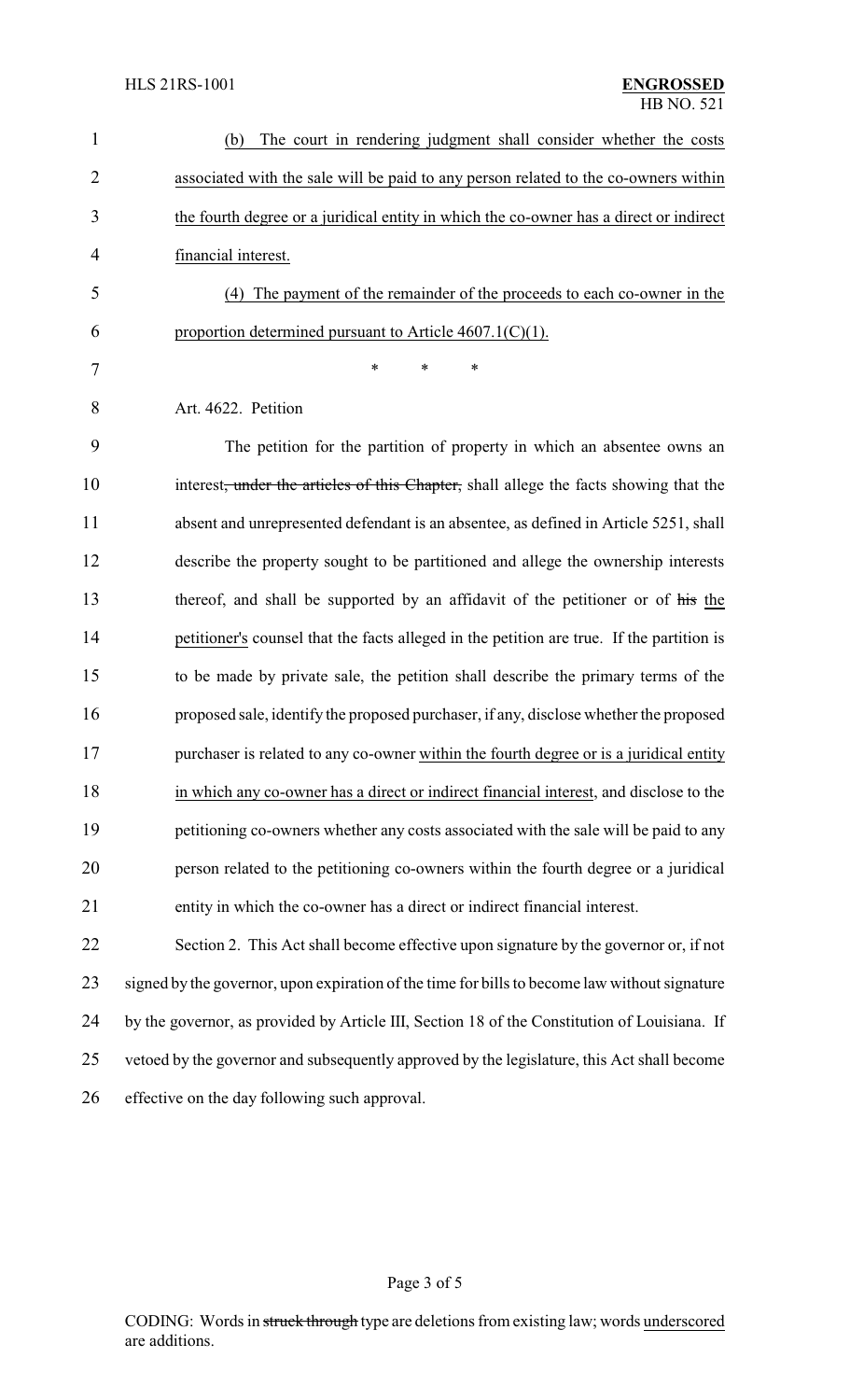## DIGEST

The digest printed below was prepared by House Legislative Services. It constitutes no part of the legislative instrument. The keyword, one-liner, abstract, and digest do not constitute part of the law or proof or indicia of legislative intent. [R.S. 1:13(B) and 24:177(E)]

| HB 521 Engrossed | 2021 Regular Session | Seabaugh |
|------------------|----------------------|----------|
|------------------|----------------------|----------|

**Abstract:** Provides relative to court-ordered partitions for property.

Proposed law (C.C.P. Art. 4607.1) provides that if any co-owner objects to a partition by private sale for less than the appraised value of the property, the petitioner may amend the petition. The court shall order partition by private sale in accordance with the amended petition. Otherwise the court may grant the original petition or order partition by licitation.

Proposed law (C.C.P. Art. 4607.1) provides that if more than one co-owner petitions the court for partition, the matters shall be consolidated. The court shall consider petitions giving the following preferences:

- (1) Sale to an existing co-owner.
- (2) Highest price.
- (3) Other terms and conditions of the sale.

Proposed law (C.C.P. Art. 4607.1) provides that the court consider the best interests of the non-consenting co-owners and may grant any petition for private sale or order of partition by licitation.

Proposed law (C.C.P. Art. 4607.1) provides that the judgment ordering partition by private sale determine each co-owner's share of the property and direct a person to execute an act of sale with or without warranty on behalf of all co-owners.

Proposed law (C.C.P. Art. 4607.2) provides for the judgment ordering reimbursement of amounts due co-owners and allocation of costs of private sale out of the proceeds of the sale. The judgment ordering the private sale shall order:

- (1) Reimbursement to a co-owner of amount due for payment of taxes and expenses of property preservation.
- (2) Payment to a co-owner due by another co-owner who has received and retained fruits and revenues of the property.
- (3) Payment of reasonable costs related to the sale.
- (4) Payment of the remainder of the proceeds to each co-owner in proportion to the coowner's property share.

Present law (C.C.P. Art. 4622) provides that a petition for partition by private sale shall describe the primary terms of the proposed sale, identify the proposed purchaser, if any, disclose whether the proposed purchaser is related to any co-owner, and disclose whether any costs associated with the sale are paid to a party related to any co-owner within the fourth degree or a juridical entity in which the co-owner has a financial interest.

Proposed law provides that the petition shall disclose whether the proposed purchaser is related to any co-owner within the fourth degree or a juridical entity in which the co-owner has a financial interest.

Page 4 of 5